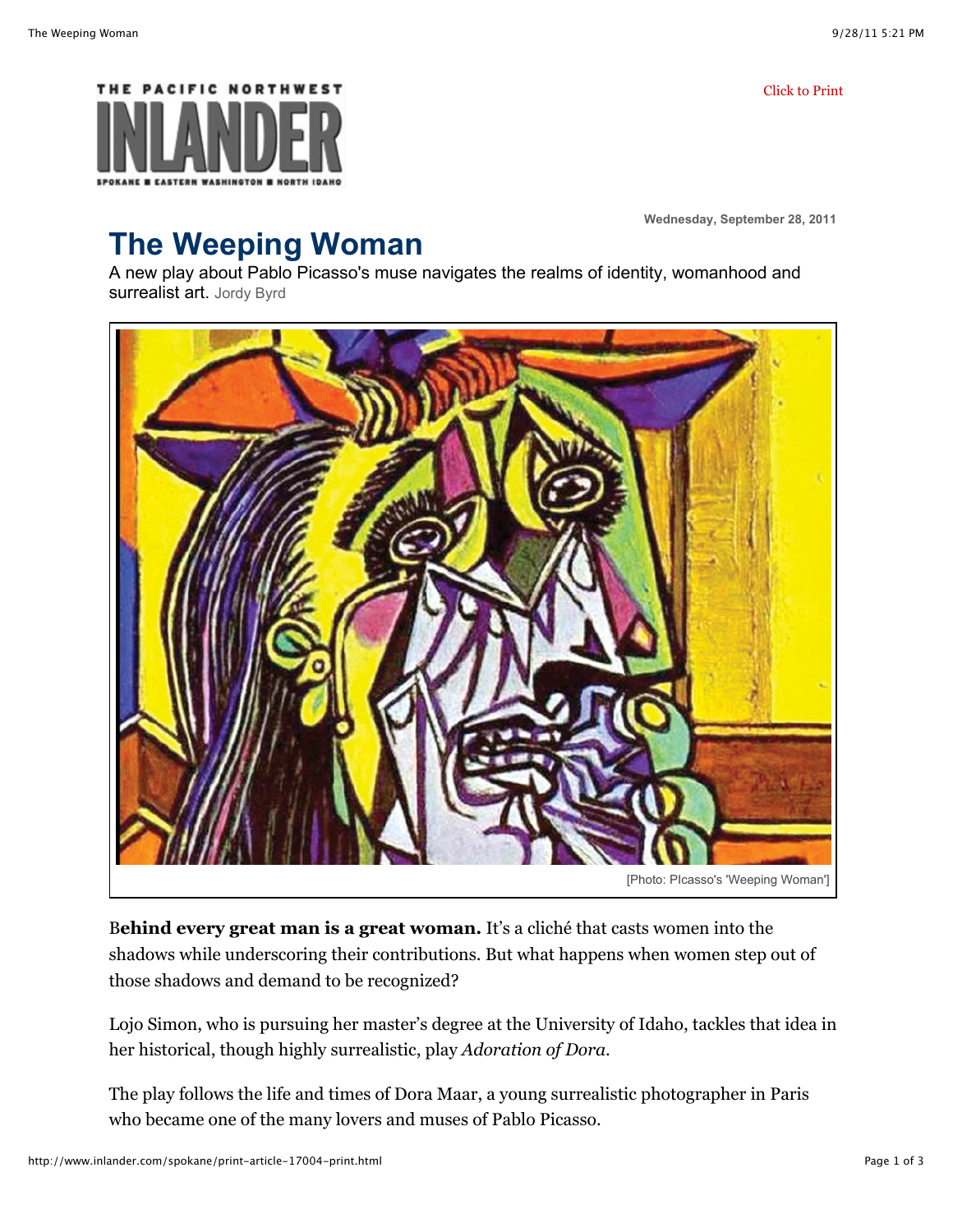In a series of paintings composed through the 1930s and '40s (called "The Weeping Woman"), Picasso painted Maar's fractured and nightmarish portrait in thick layers of oil. She became a public figure in Picasso's life and work, yet became lost — if not trapped — within her legacy on canvas.

"In the course of her relationship with Picasso, Dora lost herself, her artistic career, her identity," Simon says. "His presence in her life completely overwhelmed her. ... Dora hoped to inspire Picasso and, in a way, be remembered for her contribution to his career, yet in the end she was lost and forgotten."

*Adoration of Dora* features six women playing multiple roles in the production. Simone says women's stories are underrepresented in all of the humanities, especially in theater, so she was inspired to write about women, for women actors.

In *Adoration*, the same actresses who play Hitler, Franco and Mussolini also play other mistresses of Picasso and animal characters derived from Picasso's paintings. Two actresses play Dora Maar, one as "Dora" and the other as her fractured self, "Maar." Picasso never physically takes the stage, but his character is seen in silhouette.

"Picasso kept trying to come into my play while I was writing," Simon says. "It was like he was constantly pounding on my door, trying to come in. But Picasso's voice is so strong in our culture, and he had that same forcefulness in Dora's life. I didn't want him on my stage."

Instead, original reproductions of Picasso's famous paintings are scattered around the stage. Nudity, visual projections, photographs, music and lighting effects create what Simon describes as an emotional, dreamlike feel. The play is, by turns, comical, sad and frightening.

"[It] is not at all naturalistic, in the sense that what patrons will be seeing on stage is real but not real," Simon says. "The play is a blending of the conscious world and the unconscious world, based on what Dora lived through and what Dora imagines."

The structure of the play fractured to evoke the feeling of a Picasso painting. Or the way Dora's life was fractured by Picasso, or as Europe was splintered at the time by fascism.

Although Simon says she uses artistic license throughout the play, she remains true to Maar's story and strives to maintain Maar's identity, which was documented and contorted by Picasso, but otherwise lost.

"The ultimate question is, 'How are we influenced by another person and yet not overly influenced by another person?'" Simon says. "The struggle is not to lose oneself."

*Adoration of Dora • Sept. 30-Oct. 1 and Oct. 6-8 at 7:30 pm, Oct. 2 and Oct. 9 at 2 pm. • \$10; \$8 faculty and staff; students free • University of Idaho Hartung Theater • 624 Stadium Dr., Moscow, Idaho • uidaho.edu • (208) 885-7212*